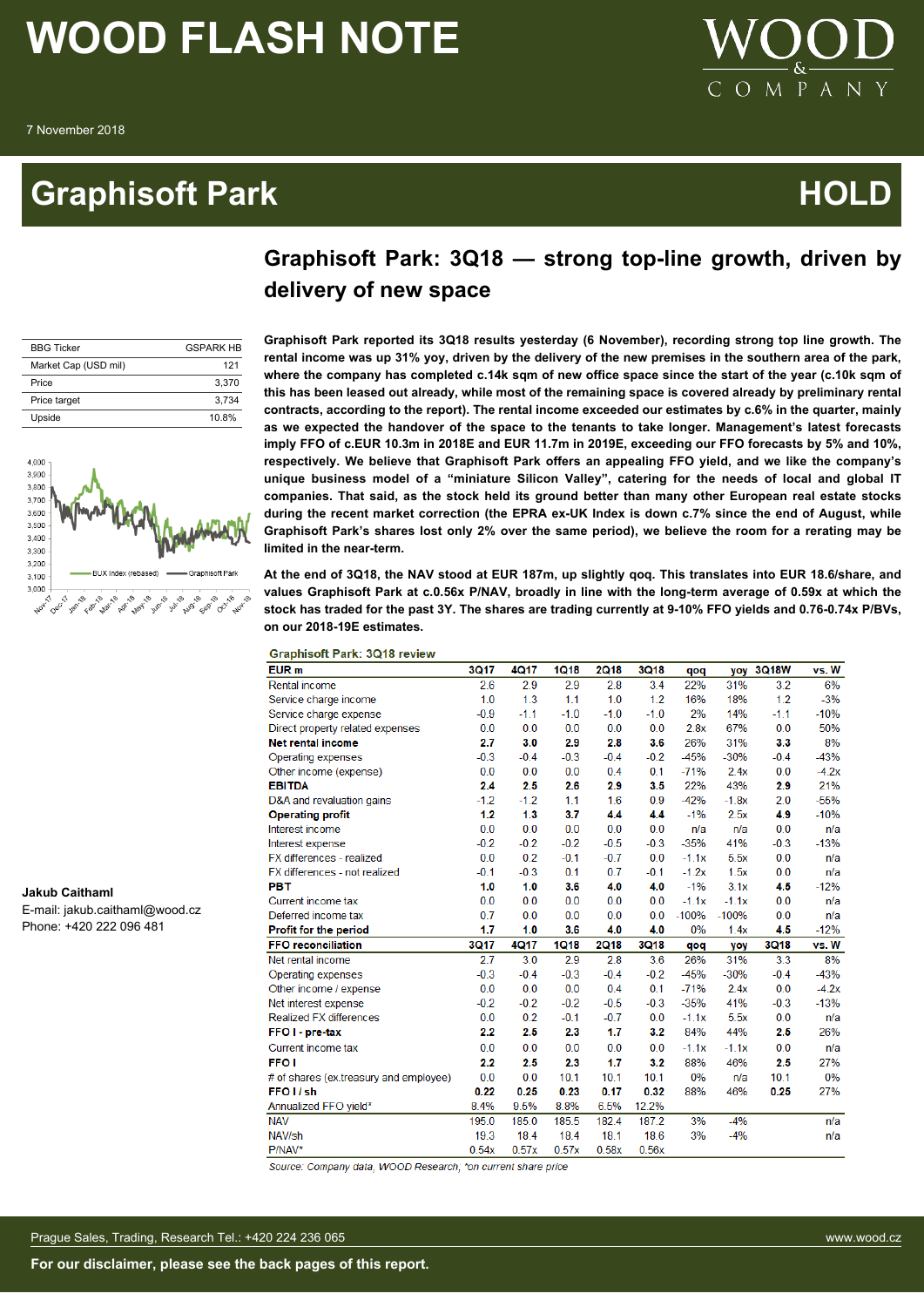

### **The portfolio, occupancy and rents**

As illustrated in the following table, the GLA of the office park increased by nearly 10k sqm in 3Q18, due to the delivery of the development in the southern area of the park. While the occupancy fell to 95%, the occupied space increased by more than 10% qoq, to 71k sqm GLA, as tenants expanded into the newly-completed premises. In total, the area has increased by 14k sqm, or c.23%, since the start of the year.

The southern development area continues to provide room for another 18k sqm of potential development, while the monument and northern area could accommodate an additional 39.5k sqm of office and education space, according to management's estimates. In the northern area, however, no preparatory work or development are allowed, until the Capital City GasWorks completes the rehabilitation duties it is mandated to do in the area that it polluted in the past.

Originally, we expected the decontamination of the northern part of the site to commence this year. However, on 3 October 2018, a local municipal body notified Graphisoft Park regarding the extention of the completion deadline for the rehabilitation works. While, thus far, there is sufficient room for expansion in the southern area of the office park, should the clean-up take an exceedingly long time, at a certain point, this may present a hurdle to the expansion potential of Graphisoft Park. Until the area is decontaminated, we would see it as appropriate to assign the area a certain discount (with respect to the BV of land per sqm).

The average outstanding lease term stands at 5.2 years currently. This is significantly longer than the average lease term at all but one CEE office landlord under our coverage, which is a testament to the quality of the premises and the special relationship Graphisoft Park cultivates with its tenants, in our view.

The standing portfolio was appraised at EUR 232m, or EUR 3,091 per sqm, at the end of 3Q18. At an average monthly rent of EUR 15–17/sqm, this would translate into a yield of 5.8–6.6%, assuming full occupancy.

### Graphisoft Park: GLA of the park increased to 75k sqm, monthly rents back at EUR 16/sqm

|                         | 2016 | 3Q16 | 4016 | 1Q17      | 2Q17 | 3Q17 | 4Q17 | 1018                                                    | 2018   | <b>3Q18</b> |
|-------------------------|------|------|------|-----------|------|------|------|---------------------------------------------------------|--------|-------------|
| Occupancy               | 100% | 100% |      | 100% 100% | 99%  | 99%  | 99%  | 99%                                                     | 97%    | 95%         |
| Area (sqm)              |      |      |      |           |      |      |      | 53,000 53,000 53,000 58,500 58,500 61,000 61,000 61,000 | 65.500 | 75,000      |
| Rental income (EUR m)   | 2.39 | 2.36 | 2.38 | 247       | 2.65 | 2.63 | 287  | 2.86                                                    | 2.82   | 3.44        |
| Monthly rents (EUR/sqm) | 15.0 | 14.9 | 15.0 | 14.1      | 15.3 | 14.5 | 15.8 | 15.8                                                    | 14.8   | 16.1        |
|                         |      |      |      |           |      |      |      |                                                         |        |             |

Source: Company data, WOOD Research

#### **The market**

The Budapest office market has continued to perform strongly throughout 2018. Driven by the strong leasing demand, the vacancy has continued to trend down, reaching 7.4% at the end of 3Q18, according to CBRE's estimates, driving rental growth. CBRE estimates that the average asking rents stood at EUR 12.1/sqm per month at the end of 3Q18 across Budapest, up 7% yoy. As for the A-grade offices, CBRE estimates the average monthly asking rents at EUR 13.3/sqm, up 10% yoy.

According to the data compiled by the Budapest Research Forum, the volume of modern office stock in the city exceeded 3.5m sqm by the end of 3Q18, driven by the completion of the Telekom HQ (59k sqm GLA) and the Mill Park (36k sqm GLA) office building, located in Central Pest.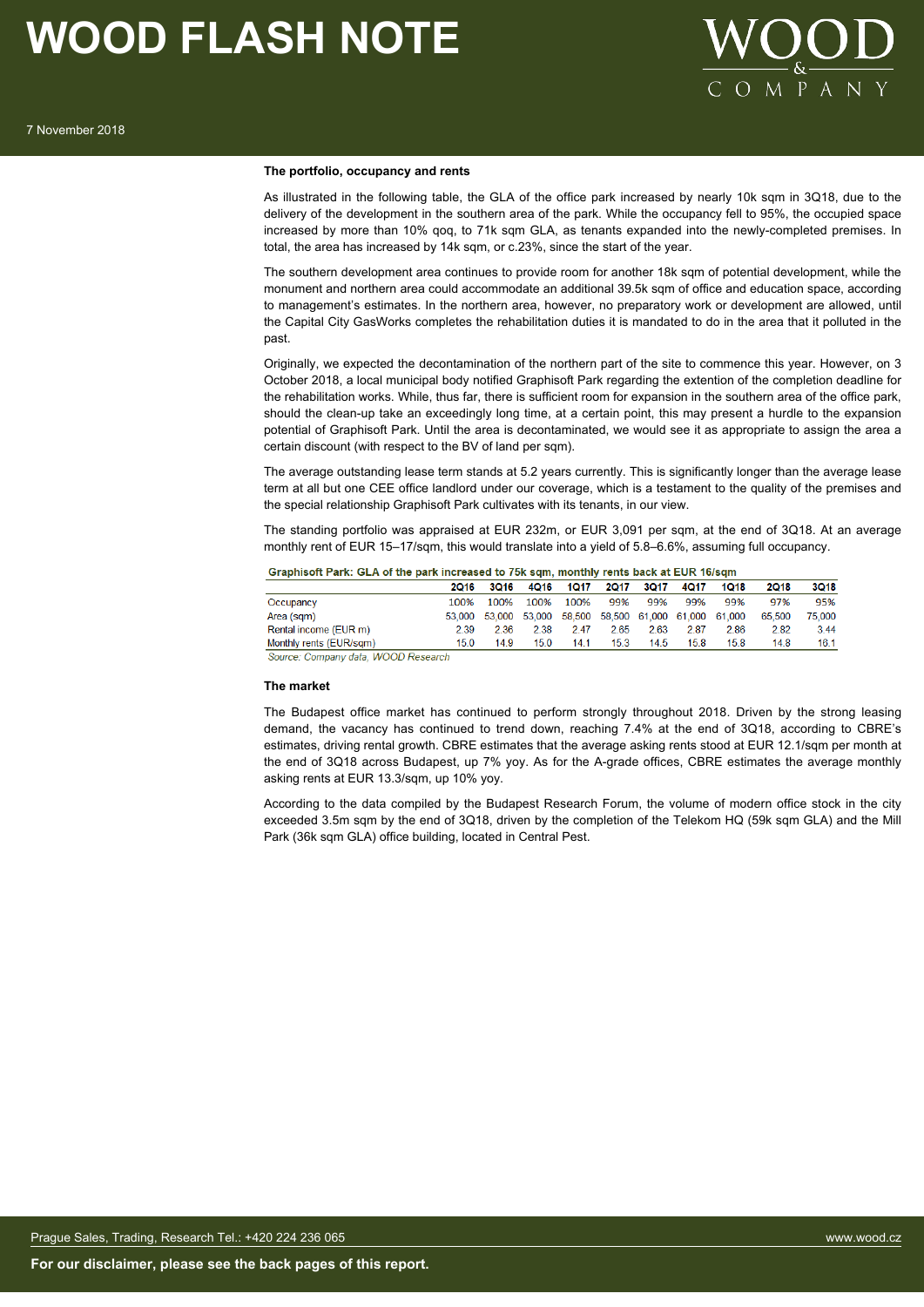

### 7 November 2018



Budapest office market: vacancy continues to fall, despite new completions



Source: Budapest Research Forum, WOOD Research

### **Share price performance and valuation**

In the year-to-date, Graphisoft Park's share price has declined by 7%; while the BUX Index is down 4% over the same period. The shares are trading currently at 9-10% FFO yields and 0.76–0.74x P/BVs, on our 2018–19E estimates.

| <b>CEE RE peer group overview</b> |       |                |             |             |            |            |                  |                  |
|-----------------------------------|-------|----------------|-------------|-------------|------------|------------|------------------|------------------|
|                                   | Price | <b>Mkt Cap</b> | <b>P/BV</b> | <b>P/BV</b> | Divi yield | Divi yield | <b>FFO</b> yield | <b>FFO</b> yield |
|                                   | (LCU) | (EUR m)        | <b>18E</b>  | <b>19E</b>  | 18E        | 19E        | 18E              | <b>19E</b>       |
| <b>Graphisoft Park</b>            | 3.360 | 111            | 76%         | 74%         | 3.4%       | 3.0%       | 9.3%             | 10.1%            |
| Immofinanz                        | 20.9  | 2,347          | 79%         | 76%         | 3.8%       | 3.9%       | 3.9%             | 4.9%             |
| S Immo                            | 15.4  | 1.029          | 103%        | 97%         | 2.7%       | 2.9%       | 4.8%             | 5.2%             |
| <b>GTC</b>                        | 8.3   | 930            | 91%         | 89%         | 7.4%       | 7.9%       | 6.2%             | 7.5%             |
| CA Immo                           | 29.1  | 2.875          | 107%        | 100%        | 3.0%       | 3.3%       | 4.2%             | 4.7%             |
| <b>Atrium</b>                     | 3.6   | 1,371          | 72%         | 71%         | 7.7%       | 8.0%       | 8.7%             | 9.1%             |
| CEE peer group average            |       |                | 88%         | 84%         | 4.7%       | 4.8%       | 6.2%             | 6.9%             |

Source: Bloomberg, Company data, WOOD Research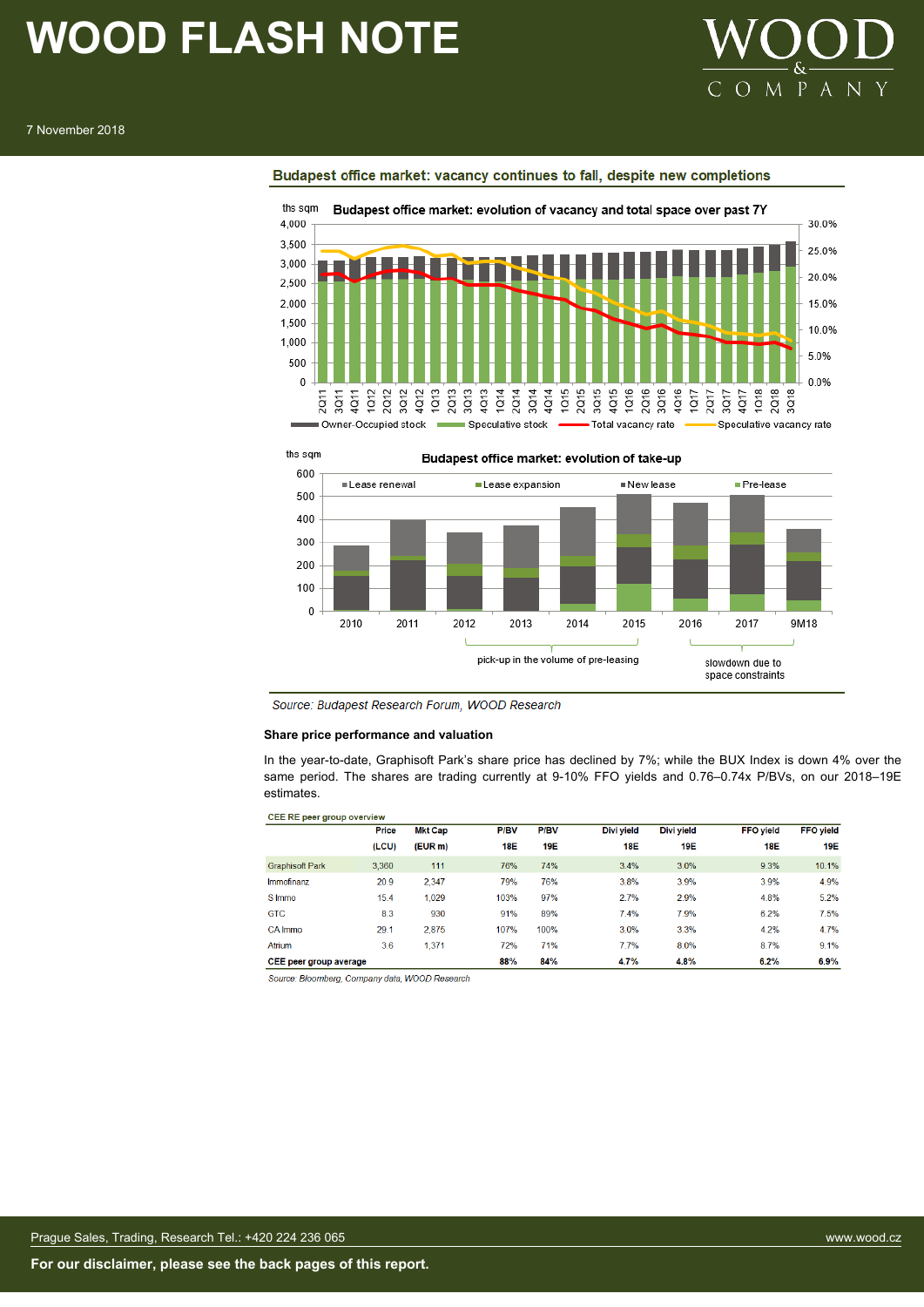

7 November 2018





Source: Company data, Bloomberg, WOOD Research

| Year         |         | EBITDA Net profit FFOPS FFO vield Net debt/ |        |       |        | Total debt/     | <b>P/BV</b> | <b>NAV</b> | <b>NAVPS</b> | <b>P/NAV</b> | Div vield |
|--------------|---------|---------------------------------------------|--------|-------|--------|-----------------|-------------|------------|--------------|--------------|-----------|
|              | (EUR m) | (EUR <sub>m</sub> )                         | (EURm) | (EUR) | equity | standing assets |             | (EUR m)    | (EUR)        |              |           |
| 2014         | 7.7     | 20                                          | 0.62   | 10.7% | 1.8x   | 25%             | 260%        | 116        | 11.5         | 0.50x        | 5.2%      |
| 2015         | 8.9     | 3.0                                         | 0.73   | 9.8%  | 1.5x   | 23%             | 327%        | 116        | 11.6         | 0.64x        | 2.7%      |
| 2016         | 8.7     | 3.2                                         | 0.75   | 7.9%  | .9x    | 24%             | 408%        | 143        | 14.2         | 0.67x        | 2.4%      |
| 12017        | 9.5     | 4.4                                         | 0.86   | 7.9%  | 2.3x   | 26%             | 421%        | 184        | 18.3         | 0.59x        | 3.4%      |
| <b>2018E</b> | 11.2    | 3.6                                         | 0.97   | 9.3%  | 0.5x   | 32%             | 76%         | 138        | 13.7         | 0.76x        | 3.1%      |
| 2019E        | 12.2    | 4.2                                         | 1.06   | 10.1% | 0.5x   | 31%             | 74%         | 142        | 14.0         | 0.74x        | 3.6%      |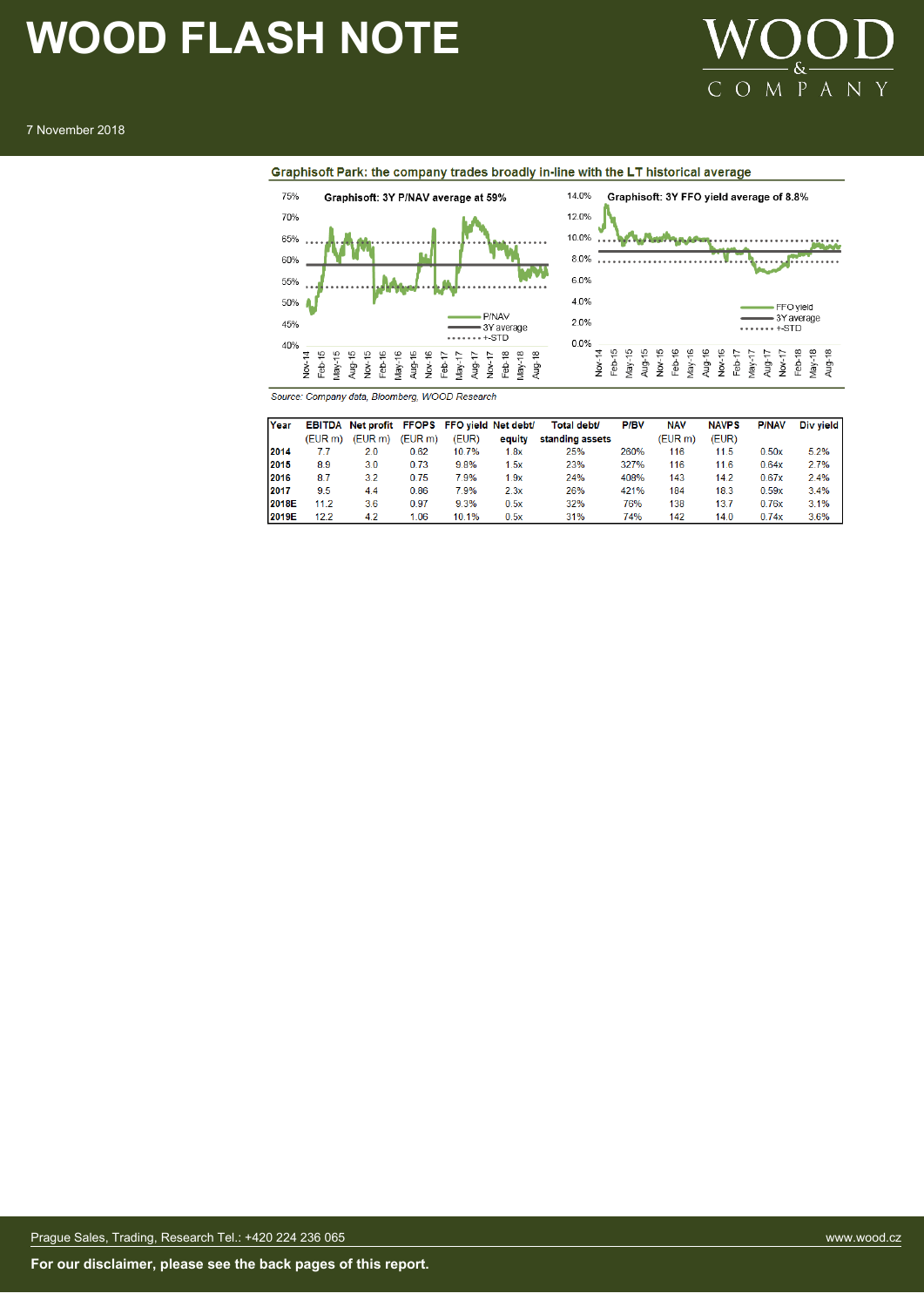

7 November 2018

### **DISCLAIMER**

### **Important Disclosures**

*This research/commentary was prepared by the assignment of Budapest Stock Exchange Ltd. (registered seat: 1054 Budapest, Szabadság tér 7. Platina torony I. ép. IV. emelet; company registration number: 01-10-044764, hereinafter: BSE) under the agreement which was concluded by and between BSE and WOOD & Company Financial Services, a.s. (registered seat: námstí Republiky 1079/1a, 110 00 Praha 1, Czech Republic; company registration number: 265 03 808, hereinafter: Investment Service Provider)*

*BSE shall not be liable for the content of this research/commentary, especially for the accuracy and completeness of the information therein and for the forecasts and conclusions; the Service Provider shall be solely liable for these. The Service Provider is entitled to all copyrights regarding this research/commentary however BSE is entitled to use and advertise/spread it but BSE shall not modify its content.*

*This research/commentary shall not be qualified as investment advice specified in Point 9 Section 4 (2) of Act No. CXXXVIII of 2007 on Investment Firms and Commodity Dealers and on the Regulations Governing their Activities. Furthermore, this document shall not be qualified as an offer or call to tenders for the purchase, sale or hold of the financial instrument(s) concerned by the research/commentary.*

This investment research is published by WOOD & Company Financial Services, a.s. ("WOOD & Co") and/or one of its branches who are are authorised and regulated by the CNB as Home State regulator and in Poland by the KNF, in Slovakia by the NBS, in Italy by the CONSOB and in the UK by the FCA as Host State regulators.

| Wood<br>phisoft Park<br>Gra<br>etargets histo<br>u for 1<br>↑ ratings and pric⊾ |                                                                     |                         |             |  |  |  |
|---------------------------------------------------------------------------------|---------------------------------------------------------------------|-------------------------|-------------|--|--|--|
| Rating                                                                          |                                                                     | <b>Price</b><br>target  |             |  |  |  |
| /12/2017                                                                        | <b>HOT</b><br>initiation<br>i of coverar<br>не солоны эте н<br>שטרי | <b>A 14 *</b><br>12/201 | $-1$<br>HU. |  |  |  |
|                                                                                 |                                                                     |                         |             |  |  |  |

### **Explanation of Ratings**

**BUY:** The stock is expected to generate total returns of over 15% during the next 12 months as measured by the target price.

**HOLD:** The stock is expected to generate total returns of 0-15% during the next 12 months as measured by the target price.

**SELL:** The stock is expected to generate a negative total return during the next 12 months as measured by the target price.

RESTRICTED: Financial forecasts, and/or a rating and/or a target price is restricted from disclosure owing to Compliance or other regulatory/legal considerations such as a blackout period or a conflict of interest.

**NOT RATED:** Suspension of rating after 30 consecutive weekdays where the current price vis-a-vis the target price has been out of the range dictated by the current BUY/HOLD/SELL rating.

**COVERAGE IN TRANSITION:** Due to changes in the Research team, the disclosure of a stock's rating and/or target price and/or financial information are temporarily suspended.

#### **Equity Research Ratings (as of 7 November 2018)**

|                                 | Buy                      | Hold        | Sell          | Restricted | Not rated | <b>Coverage in transition</b> |
|---------------------------------|--------------------------|-------------|---------------|------------|-----------|-------------------------------|
| <b>Equity Research Coverage</b> | 52%                      | 110/<br>170 | $\rightarrow$ | н.а        | n.a.      | l 7o                          |
| <b>IB Clients</b>               | $\overline{\phantom{a}}$ |             | n.a.          | IN.A       | n.a.      | n.a.                          |

### **Securities Prices**

Prices are taken as of the previous day's close on the home market unless otherwise stated.

#### **Valuation & Risks**

Analysis of specific risks to set stock target prices highlighted in our investment case(s) are outlined throughout the report. For details of methodologies used to determine our price targets and risks related to the achi of the targets referred to in the main body of the report or at http://www.wood.cz in the Corporate Governance section.

Users should assume that the investment risks and valuation methodology in Daily news or flash notes not changing our estimates or ratings is as set out in the most recent substantive research note on that subject company and can be found on our website at [www.wood.com](https://research.wood.cz)

### **Wood Research Disclosures (as of 7 November 2018)**

| Company                         | <b>Disclosures</b> |
|---------------------------------|--------------------|
| Alior Bank                      | $\,$ 5 $\,$        |
| AmRest                          | $\,$ 5 $\,$        |
| Astarta                         | $\sqrt{5}$         |
| AT&S                            | $\sqrt{5}$         |
| Bogdanka                        | $\,$ 5 $\,$        |
| <b>BRD</b>                      | $\,$ 5 $\,$        |
| <b>Bucharest Stock Exchange</b> | $\sqrt{5}$         |
| BZ WBK                          | $\sqrt{5}$         |
| CA Immo                         | $\sqrt{5}$         |
| CCC                             | $\,$ 5 $\,$        |
| CD Projekt                      | $\,$ 5 $\,$        |
| CETV                            | $\sqrt{5}$         |
| CEZ                             | 5                  |
| Ciech                           | 5                  |
| Conpet                          | $\overline{1}$     |
| <b>Cyfrowy Polsat</b>           | $\,$ 5 $\,$        |
| Dino                            | $\,$ 5 $\,$        |
| DO&CO                           | 1, 5               |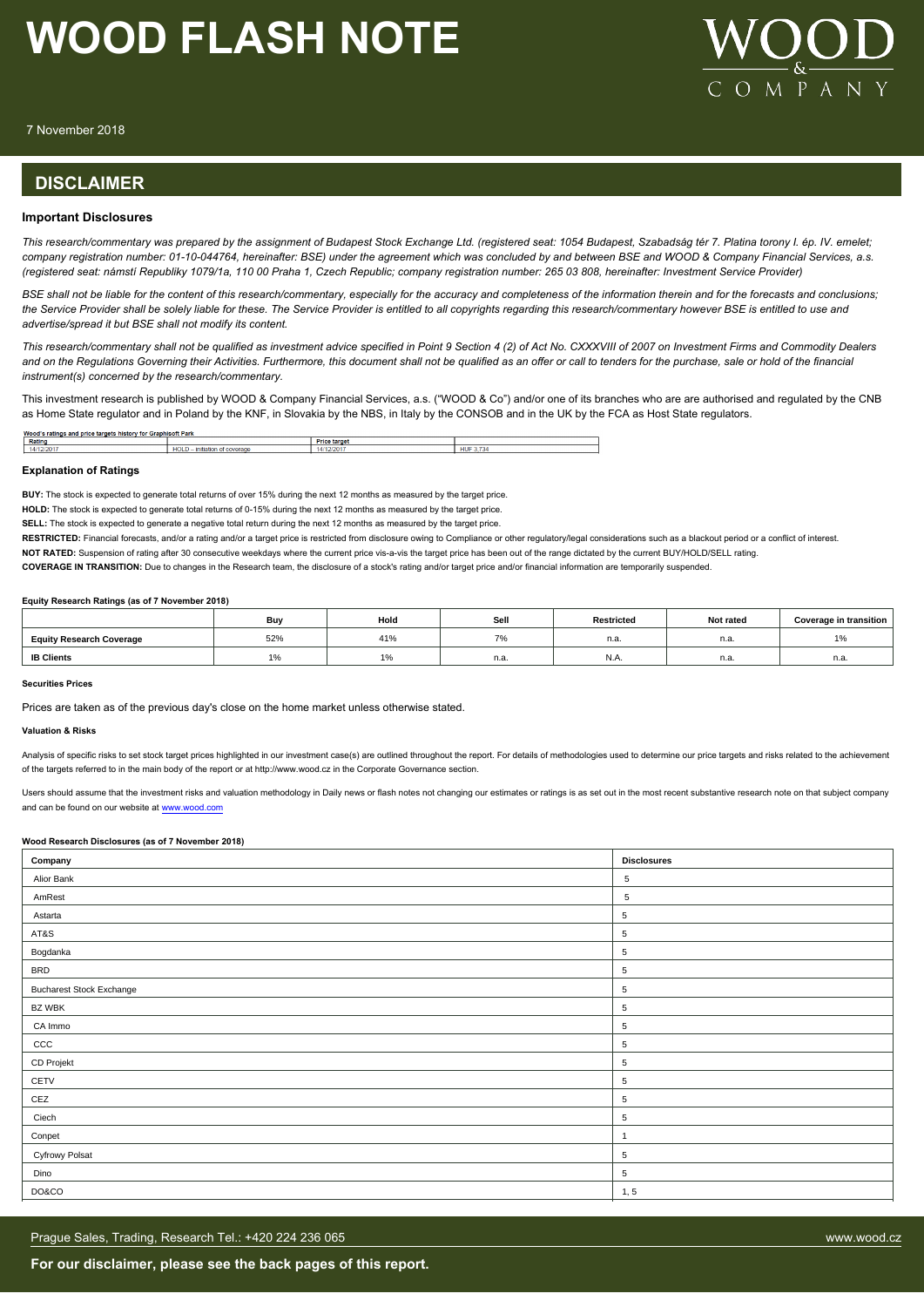

### 7 November 2018

| Electrica                     | $\,$ 5 $\,$    |
|-------------------------------|----------------|
| Enea                          | $\sqrt{5}$     |
| Energa                        | $\sqrt{5}$     |
| Erste Group Bank              | $\overline{5}$ |
| Eurocash                      | $\sqrt{5}$     |
| Fortuna                       | $\sqrt{5}$     |
| S.C. Fondul Proprietatea S.A. | 1, 4, 5        |
| Getin Noble Bank              | $\sqrt{5}$     |
| GTC                           | $\sqrt{5}$     |
| Handlowy                      | $\sqrt{5}$     |
| ING BSK                       | $\overline{5}$ |
| Immofinanz                    | $\,$ 5 $\,$    |
| $\ensuremath{\mathsf{IPF}}$   | $\,$ 5 $\,$    |
| <b>ITG</b>                    | 1, 3           |
| <b>JSW</b>                    | $\sqrt{5}$     |
| Kernel                        | $\sqrt{5}$     |
| KGHM                          | $\sqrt{5}$     |
| Komercni                      | $\sqrt{5}$     |
| Kruk                          | $\sqrt{5}$     |
| Lotos                         | $\sqrt{5}$     |
| LPP                           | $\sqrt{5}$     |
| mBank                         | $\sqrt{5}$     |
| MedLife                       | 1, 2, 3        |
| Millennium                    | $\sqrt{5}$     |
| <b>MOL</b>                    | $\sqrt{5}$     |
| <b>MONETA Money Bank</b>      | 1, 2, 3, 5     |
| Netia                         | $\sqrt{5}$     |
| OMV                           | $\sqrt{5}$     |
| Orange PL                     | $\sqrt{5}$     |
| Pekao                         | $\sqrt{5}$     |
| PGE                           | $\sqrt{5}$     |
| <b>Philip Morris</b>          | $\,$ 5 $\,$    |
| PKO BP                        | 1, 2, 3, 5     |
| PKN Orlen                     | $\overline{5}$ |
| PKP Cargo                     | $\sqrt{5}$     |
| PZU                           | $\sqrt{5}$     |
| RBI                           | $\sqrt{5}$     |
| RC <sub>2</sub>               | 4              |
| Romgaz                        | $\,$ 5 $\,$    |
| SIF <sub>2</sub>              | $10\,$         |
| SNP - OMV Petrom              | 3, 5           |
| O <sub>2</sub> CR             | 1, 4, 5        |
| Banca Transilvania            | $\,$ 5 $\,$    |
| Transelectrica                | $\,$ 5 $\,$    |
| Transgaz                      | 1, 5           |
| Unipetrol                     | $\,$ 5 $\,$    |
| WSE                           | $\mathbf{1}$   |
| Warimpex                      | 1, 5           |

### **Description**

1 The company currently is, or in the past 12 months was, a client of Wood & Co or its affiliated companies for the provision of investment banking services.

In the company concinus it, c. in the past 12 months, and the past 12 months in the past 12 months, Wood & Co or its affiliated companies have received compensation for Corporate Finance/Investment Banking services from th

3 In the past 12 months, Wood & Co or any of its affiliated companies have been lead manager, co-lead manager or co-manager of a public offering of the company's financial instruments.

Wood & Co acts as corporate broker to this company and/or Wood & Co or any of its affiliated companies may have an agreement with the company relating to the provision of Corporate Finance/Investment Banking services.

5 Wood & Co or any of its affiliated companies is a market maker or liquidity provider in relation to securities issued by this company.

6 In the past 12 months, Wood & Co, its partners, affiliated companies, officers or directors, or any authoring analyst involved in the preparation of this investment research has provided services to the company for remuneration, other than normal course investment advisory or trade execution services.

7 Those persons identified as the author(s) of this investment research, or any individual involved in the preparation of this investment research, have purchased/received shares in the company prior to a public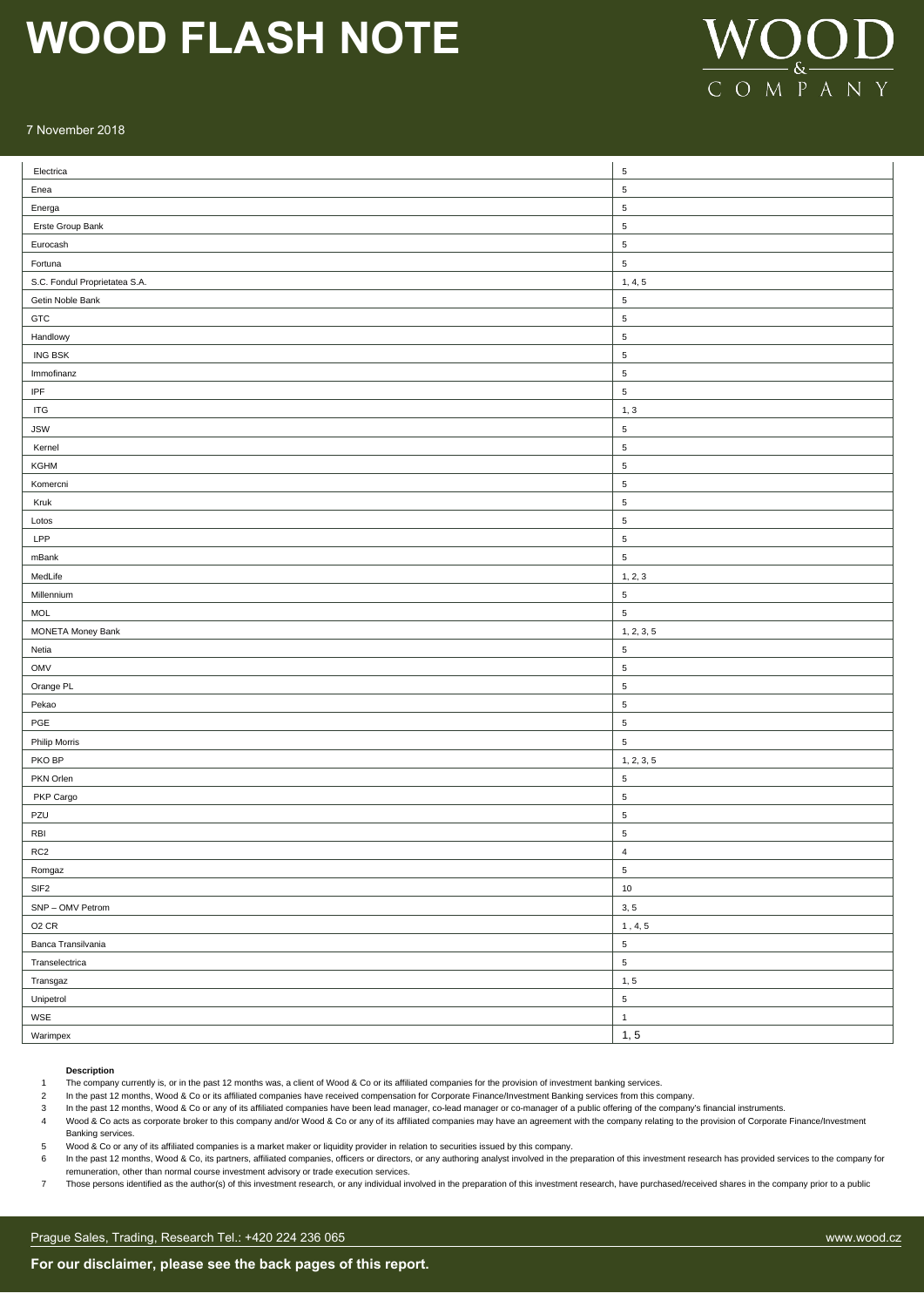

### 7 November 2018

- offering of those shares, and the price at which they were acquired along with the date of acquisition are disclosed above.
- 8 The authoring analyst, a member of the authoring analyst's household, or any individual directly involved in the preparation of this investment research has a direct ownership position in securities issued by this company.
- 9 A partner, director, officer, employee or agent of Wood & Co and its affiliated companies, or a member of his/her household, is an officer, or director, or serves as an advisor or board member of this company. 10 As of the month end immediately preceding the date of publication of this investment research Wood & Co or its affiliate companies, in the aggregate, beneficially owned 1% or more of any class of the total issued share capital or other common equity securities of the company or held a material non-equity financial interest in this company.
- 11 As of the month end immediately preceding the date of publication of this investment research the relevant company owned 1% or more of any class of the total issued share capital in Wood & Co or any of its affiliated companies.
- 12 Other specific disclosures as described above.

The authoring analysts who are responsible for the preparation of this investment research have received (or will receive) compensation based upon (among other factors) the Corporate Finance/Investment Banking revenues and general profits of Wood & Co. However, such authoring analysts have not received, and will not receive, compensation that is directly based upon or linked to one or more specific Corporate Finance/Investment Banking activities, or to recommendations contained in the investment research.

Wood & Co and its affiliated companies may have a Corporate Finance/Investment Banking or other relationship with the company that is the subject of this investment research and may trade in any of the designated investments mentioned herein either for their own account or the accounts of their customers, in good faith or in the normal course of market making. Accordingly, Wood & Co or their affiliated companies, principals or employees (other than the authoring analyst(s) who prepared this investment research) may at any time have a long or short position in any such designated investments, Related designated investments or in options, futures or other derivative instruments based thereon.

Wood & Co manages conflicts of interest arising as a result of preparation and publication of research through its use of internal databases, notifications by the relevant employees and Chinese Walls as monitored by Compliance. For further details see our website at www.wood.com in the Section Corporate Governance or via the link http://www.wood.com/research.html

The information contained in this investment research has been compiled by Wood & Co from sources believed to be reliable, but (with the exception of the information about Wood & Co) no representation or warranty, express or implied, is made by Wood & Co, its affiliated companies or any other person as to its fairness, accuracy, completeness or correctness. Wood & Co has not independently verified the facts, assumptions, and estimates contained herein. All estimates, opinions and other information contained in this investment research constitute Wood & Co's judgement as of the date of this investment research, are subject to change without notice and are provided in good faith but without legal responsibility or liability.

Wood & Co salespeople, traders, and other professionals may provide oral or written market commentary or trading strategies to our clients and our proprietary trading desk that reflect opinions that are contrary to the opinions expressed in this investment research. Wood & Co's affiliates, proprietary trading desk, and investing businesses may make investment decisions that are inconsistent with the recommendations or views expressed in this investment research.

This investment research is provided for information purposes only and does not constitute an offer or solicitation to buy or sell any designated investments discussed herein in any jurisdiction where such offer or solicitation would be prohibited. As a result, the designated investments discussed in this investment research may not be eligible for sale in some jurisdictions. This investment research is not, and under no circumstances should be construed as, a solicitation to act as a securities broker or dealer in any jurisdiction by any person or company that is not legally permitted to carry on the business of a securities broker or dealer in that jurisdiction. This material is prepared for general circulation to clients and does not have regard to the investment objectives, financial situation or particular needs of any particular person. Investors should obtain advice based on their own individual circumstances before making an investment decision. To the fullest extent permitted by law, none of Wood & Co, its affiliated companies or any other person accepts any liability whatsoever for any direct or consequential loss arising from or in connection with the use of this material.

#### **For United Kingdom or European Residents:**

This investment research is for persons who are Eligible Counterparties or Professional Clients only and is exempt from the general restrictions in section 21 of the Financial Services and Markets Act 2000 (or any analogous legislation) on the communication of invitations or inducements to engage in investment activity on the grounds that it is being distributed in the United Kingdom only to persons of a kind described in Article 19(5) (Investment Professionals) and 49(2) (High Net Worth companies, unincorporated associations etc) of the Financial Services and Markets Act 2000 (Financial Promotion) Order 2005 (as amended). It is not intended to be distributed or passed on, directly or indirectly, to any other class of persons. This material is not for distribution in the United Kingdom or Europe to retail clients, as defined under the rules of the Financial Conduct Authority.

### **For United States Residents:**

This investment research distributed in the United States by WOOD&Co, and in certain instances by Brasil Plural Securities LLC ('Brasil Plural'), a U.S registered broker dealer, only to "major U.S. institutional investors", as defined under Rule 15a-6 promulgated under the US Securities Exchange Act of 1934, as amended, and as interpreted by the staff of the US Securities and Exchange Commission. This investment research is not intended for use by any person or entity that is not a major U.S institutional investor. If you have received a copy of this research and are not a major U.S institutional investor, you are instructed not to read, rely on or reproduce the contents hereof, and to destroy this research or return it to WOOD&Co or to Brasil Plural. Analyst(s) preparing this report are employees of WOOD&Co who are resident outside the United States and are not associated persons or employees of any US registered broker-dealer. Therefore the analyst(s) are not be subject to Rule 2711 of the Financial Industry Regulatory Authority (FINRA) or to Regulation AC adopted by the U.S Securities and Exchange Commission (SEC) which among other things, restrict communications with a subject company, public appearances and personal trading in securities by a research analyst. Any major U.S Institutional investor wishing to effect transactions in any securities referred to herein or options thereon should do so by contacting a representative of Brasil Plural Securities LLC. Brasil Plural is a broker-dealer registered with the SEC and a member of FINRA and the Securities Investor Protection Corporation. Its address is 545 Madison Avenue, 8th Floor, New York, NY 10022 and its telephone number is 212-388-5613. WOOD&Co is not affiliated with Brasil Plural Securities LLC or any other U.S registered broker-dealer.